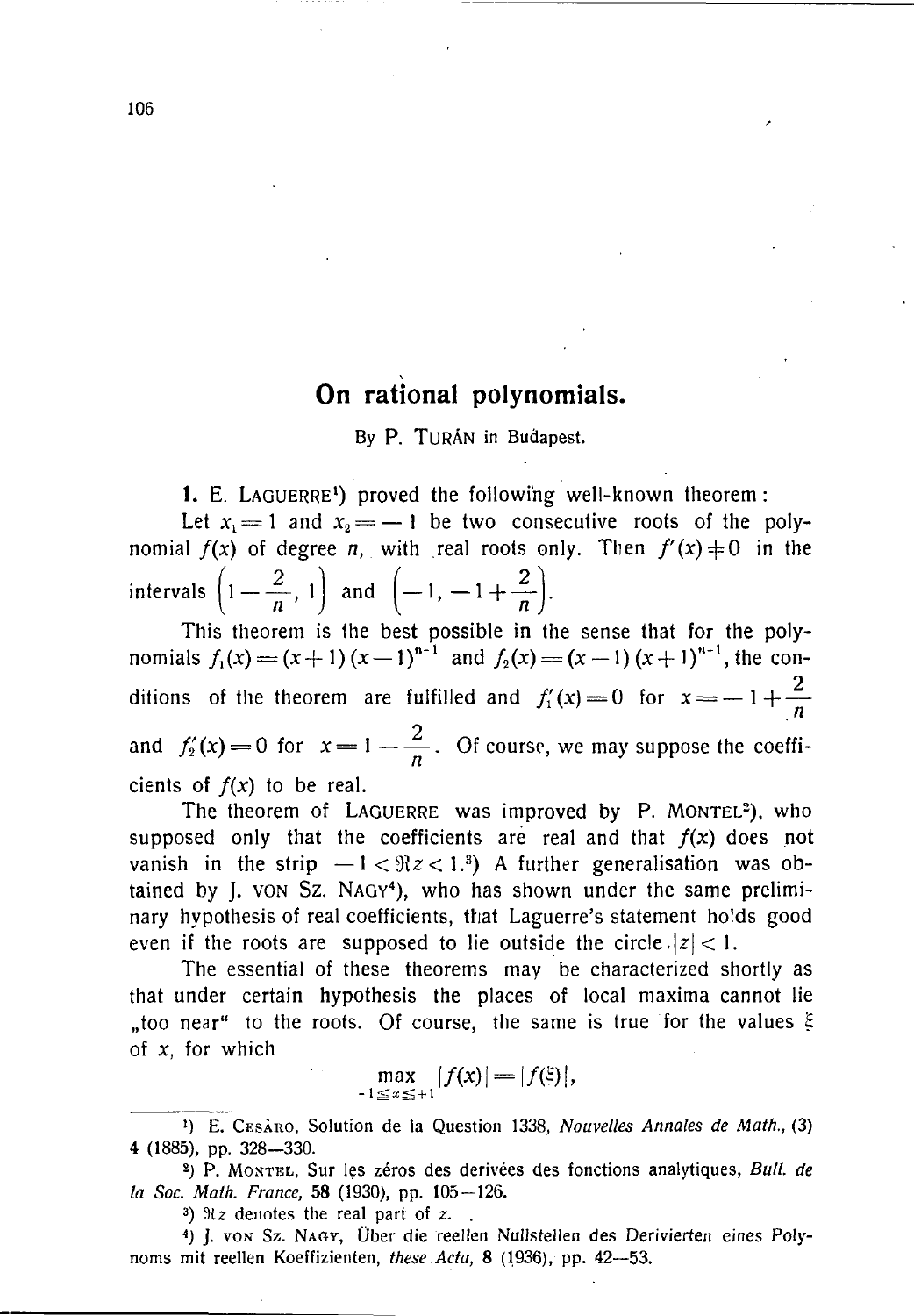## P. Turán : Rational polynomials. 107

**shortly, for the place s \ of absolut e maximum . As Mr.** A. RÉNYI **remarked,**  this fact is true without any hypothesis, even the reality of the coeffi**cients is not necessary and by using Markoff's well known theorem he obtained the first estimation** 

$$
= 1 + \frac{1}{n^2} < \xi < 1 - \frac{1}{n^2}.
$$

**This interval is not the best possible . Our theorem s I an d II giv e the narrowest interval for the most important cas e of real coefficients.** 

Theorem 1. Let *n* be even and  $f(x)$  a polynomial of degree *n with real coefficients such that*  $f(1) = f(-1) = 0$  *and*  $f(x)$  *does not vanish for*  $-1 < x < 1$ . If the absolute maximum within the interval  $-1 \le x \le 1$  is attained for  $x = \xi$ , then the inequality

(1) 
$$
-\cos\frac{\pi}{n} \leq \xi \leq \cos\frac{\pi}{n} \sim 1 - \frac{\pi^2}{2n^2}
$$

*holds true. The bounds*  $\pm \cos \frac{\pi}{4}$  are the best possible; for  $n = 2$  we have *obviously always*  $\xi = 0 = \pm \cos \frac{\pi}{2}$ , while for  $n \ge 4$   $\xi \ne \cos \frac{\pi}{2}$ .

**Theore m II.** *Let n be odd and let f(x ) satisfy the conditions of theorem I. Then, with the same notation, the inequality* 

(2)  $-\frac{3\cos\frac{\pi}{n}-1}{\pi}<\xi<\frac{3\cos\frac{\pi}{n}-1}{\pi}<\frac{\pi^2}{6}$  $1 + \cos \frac{\pi}{n}$  1 +  $\cos \frac{\pi}{n}$ 

 $3 \cos \frac{\pi}{2} - 1$ *holds good. The bounds*  $+$  $-$  $-$  $\cdots$  *are the best possible.*")  $1 + \cos \frac{\pi}{n}$ 

5 ) It is interesting *to note* that — contrary to the usual in the theory of polynomals — for  $n \ge 3$  equality can *not* be attained. It is easy to generalize theorems I and II, if we introduce the notion of the CHEBISHEF system, (see S. BERNSTEIN, *Legons sur les propriétés extrémales* etc., Collection Borel, 1926). One calls a system  $\varphi_0(x), \ldots, \varphi_n(x)$  of bounded and continuous functions a CHEBISHEF system, if any  $F_n(x) = a_0 \varphi_0(x) + \ldots + a_n \varphi_n(x)$  with  $|a_0|^2 + |a_1|^2 + \ldots + |a_n|^2 \neq 0$  has at most *n* roots. Here every root is counted as simple, except those in which  $F_n(x)$  does not change its sign; these we consider as double ones. The problem to be treated is to consider the minimal distance of those values  $x = \xi_v$  from two consecutive roots of  $F_n(x)$ , a and b, in which  $F_n(x)$  takes its absolute maximum for  $a \le x \le b$  and  $a < \xi_v < b$ . For *n* even we obtain that these values  $\xi_v$  cannot approximate *a* or *b* better then the least and greatest places of maxima of that  $F_n(x) = a_0 \varphi_0(x) + \ldots$  $+a_{n-1} \varphi_{n-1}(x)+\varphi_n(x)$ , which has the minimal deviation from 0. For *n* odd the same is furnished by a suitably "dilated" minimizing polynomial. Thus these theorems give a new extremal property of the polynomials with minimal deviation from 0.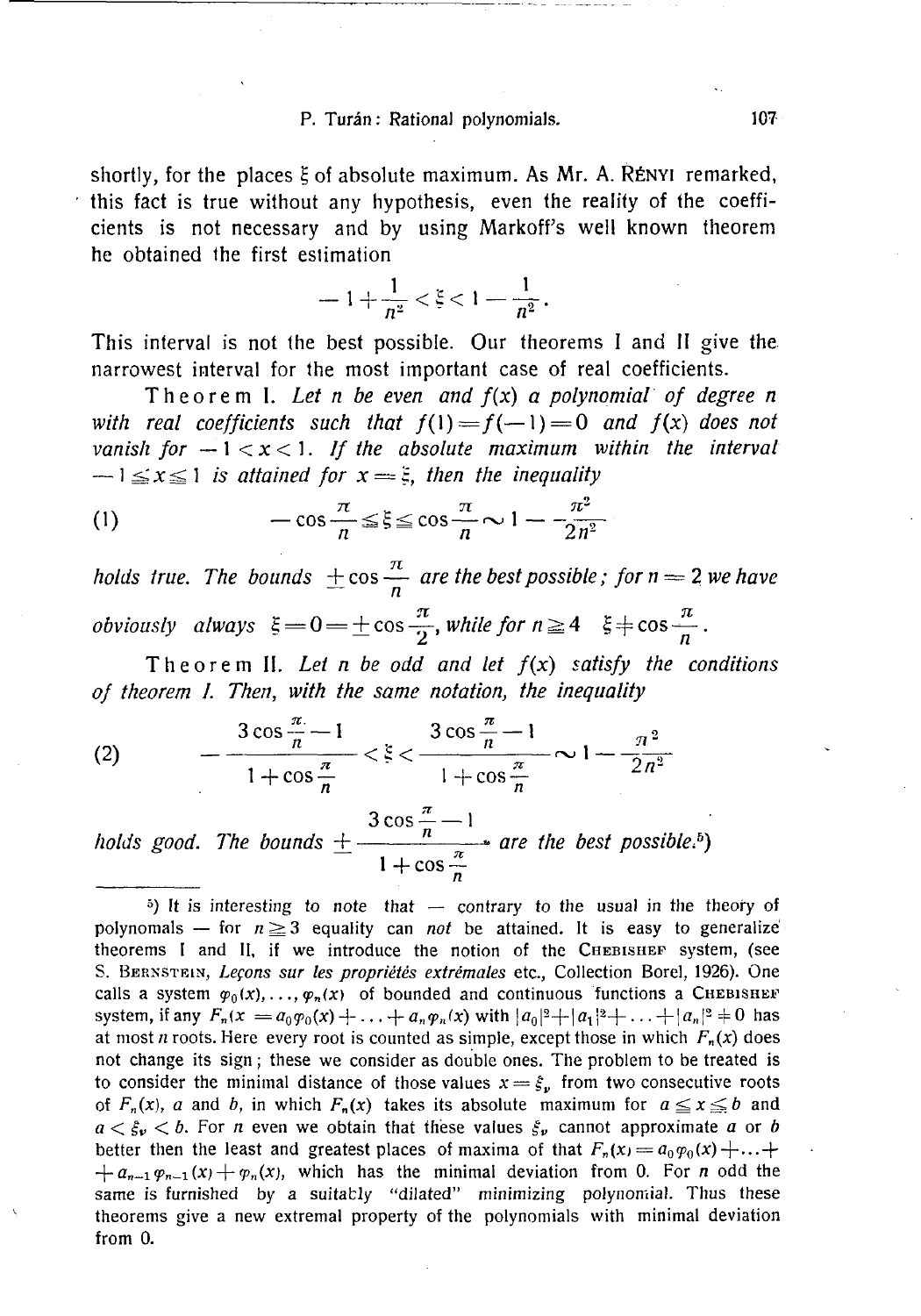**2. There is another question of the same kind. Let us fix the point**   $\zeta$  where the polynomial  $g(x)$  of degree *n* has to take its absolute **maximum and let us ask for the minimal distance of the next root. This question was investigated by** D. LAZAR**, who however did not publish his results. The corresponding question for trigonometric polynomials was solved long ago by** M. RIESZ**<sup>6</sup> ); he proved that the distance**  *7Z*   $\mathbf{z} \cdot \mathbf{n}$ for the polynomials  $c_1 \cos(n\vartheta + c_2)$ . A weaker inequality, with 1 instead of  $\frac{\pi}{2}$ , follows easily from the well known theorem of S. BERNSTEIN. *71*  **The knowledge of the best possible factor — , however, has many important applications in the theory of interpolation<sup>7</sup> ) and in the theory of uniform distribution<sup>8</sup> ).** 

**The theorem of** M. RIESZ **suggests naturally the following problem.**  Suppose the polynomial  $G(z)$  of degree *n* takes in  $|z| \le 1$  the maximum of absolute value at  $z = 1$ ; how near to this point can lie roots (I)  $\alpha$  absolute value at  $z = 1$ , how near to this point can lie roots (i)  $\alpha$   $|z|$  = 1, (ii) in the circle  $|z| \ge 1$  **i** to follows easily from a theorem of M. RIESZ, that  $f(z) \neq 0$  in the domain  $|1-z| < \frac{1}{n}$ . The question **(I) can be answered by** 

**Theore m 111.** *The polynomial G(z) definied above does not vanish 7t on that arc of the unit-circle for which |arcz|<—, even if we allow*   $complex coefficients. G(e^{-n}) = 0$  only if  $G(z) = c(1+z^n)$ .

**As to question (11), we note that to every point** *z0* **of the radii**  *TC*   $=$ **n**  $\cdot$ 

$$
G_1(z) = \frac{z - \varrho e^{-i\frac{\pi}{n}}}{1 - \varrho e^{-i\frac{\pi}{n}}z} \left[1 - \left(\varrho e^{-i\frac{\pi}{n}}\right)^n z^n\right] = \frac{z - \varrho e^{-i\frac{\pi}{n}}}{1 - \varrho e^{-i\frac{\pi}{n}}z} (1 + \varrho^n z^n).
$$

**Then for**  $|z| = 1$  **we have**  $|G_1(z)| = |1 + \varrho^n z^n| \leq |G_1(1)|$  **and**  $G_1(\varrho e^{-n}) = 0$ **.** -I — **The same argument holds for** *qe* **".** 

M. RIESZ, Eine trigonometrische lnterpolationsformel etc., *Jahresbericht der Deutschen Math. Vereinigung,* 23 (1915), pp. 354-368 .

<sup>&</sup>lt;sup>7</sup>) P. ERDOS and P. TURAN, On Interpolation, III, Annals of Math., 41 (1940), pp.  $510 - 553$ .

<sup>&</sup>lt;sup>8</sup>) P. ERDOS and P. TURAN, On the uniformly dense distribution of certain sequences of points, *Annals of Math.,* 41 (1940), pp. 163—173.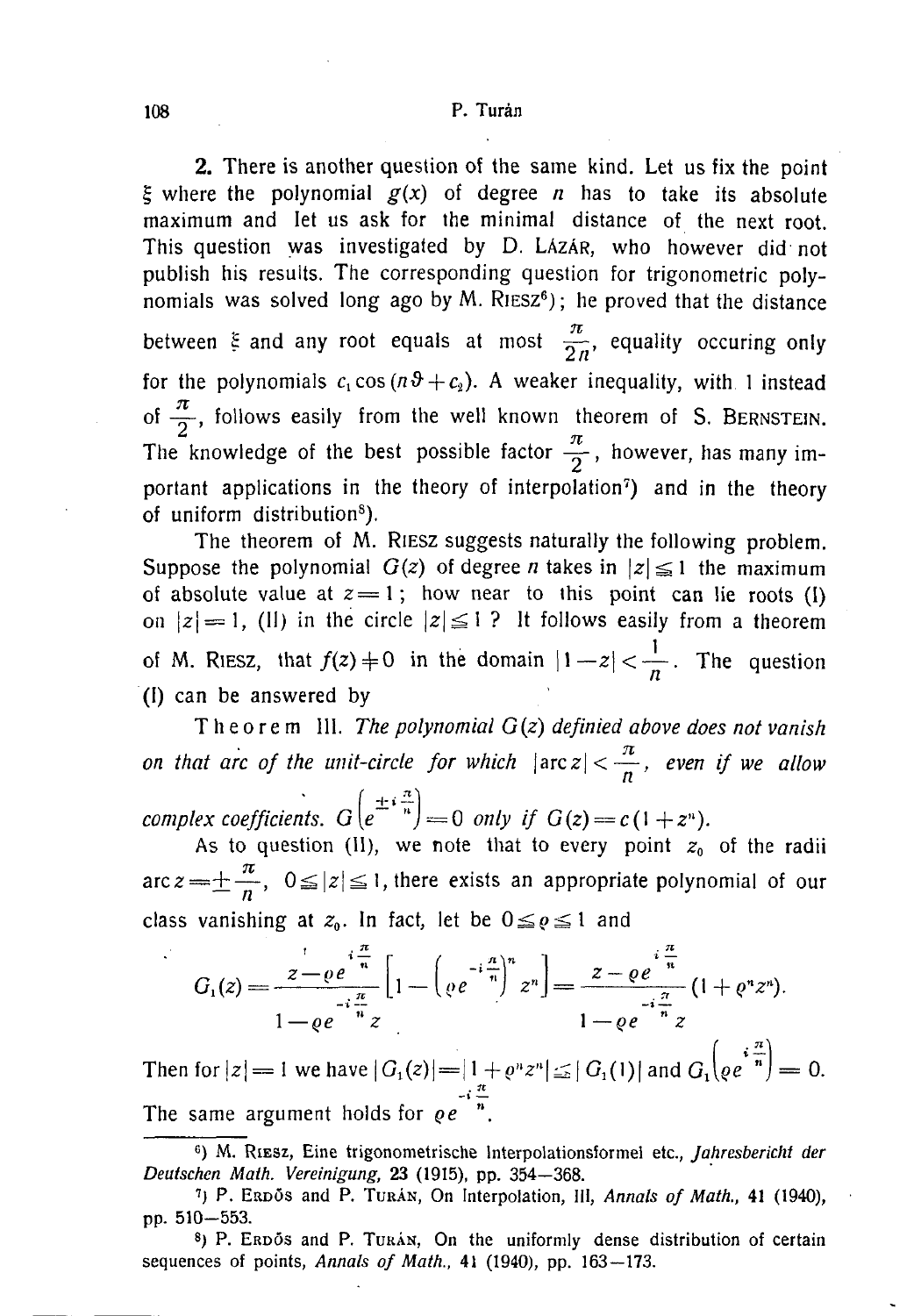**Now we proceed to the proof of our theorems; our method is similar to that used by** M. RIESZ.

**3.** Proof of theorem I. Suppose at first  $n \geq 4$ . We consider **the particular polynomial** 

$$
H(x) = \frac{1}{2}(1 - T_n(x)),
$$

where  $T_n(x)$  denotes, as usual, the  $n^{\text{th}}$  Chebishef polynomial, i.e.  $T_n(\cos \theta) = \cos n\theta$ . For  $-1 \le x \le +1$  we have  $0 \le H(x) \le 1$  and

(3) 
$$
H\left(\cos\frac{2\nu-1}{n}n\right) = 1, H\left(\cos\frac{2\nu}{n}n\right) = 0, \qquad \nu = 1, 2, ..., \frac{n}{2};
$$

*n* being even we have  $H(1) = H(-1) = 0$ . As to the polynomial  $f(x)$ , we have  $f(1) = f(-1) = 0$  and we may suppose that for  $-1 < x < +1$ 

(4) 
$$
0 < f(x) \le 1, \max_{-1 \le x \le +1} f(x) = 1.
$$

This, together with (3), gives that the polynomial  $f(x) - H(x)$  of degree *n* **has at least one root in every interval** 

$$
\cos\frac{\nu\pi}{n}\leq x\leq \cos\frac{(\nu-1)\pi}{n},\qquad \nu=2,3,\ldots,n.
$$

*7Z*  **It remains only to consider the interval cost**  $\boldsymbol{n}$  $\pi$ for which  $\cos \frac{\pi}{n} < \xi < 1$ , then the relations  $\cdot$ 

$$
f\left(\cos\frac{\pi}{n}\right) \le 1 = H\left(\cos\frac{\pi}{n}\right), f(\xi) = 1 > H(\xi), f(1) = H(1) (= 0)
$$

would hold and the interval  $\cos \frac{\pi}{\pi} < x \leq 1$  would contain at least two roots of  $f(x) - H(x)$ . But then this polynomial of order *n* would have **at** least  $n+1$ , roots and so  $f(x)$  would be identical to  $H(x)$ ; this is impossible, for  $H(x)$  does not belong to our class of polynomials (the **roots**  $x = \pm 1$  being not *consecutive* ones). This contradiction evidently **roots**  $\frac{1}{x}$  a being not consecutive ones). This contradiction evidently  $\frac{1}{x}$  is proved for  $\frac{\pi}{2}$  is proved for  $n \ge 4$ ; for this case the proof of the inequality  $\xi > -\cos \frac{\pi}{2}$  runs on similar lines. For  $n \ge 4$  it remains only to show that the constant  $\cos \frac{\pi}{n}$ **is the best possible. From (3) and** 

$$
T_n(x) = 2^{n-1} x^n + \dots, \qquad H(x) = -2^{n-2} x^n + \dots
$$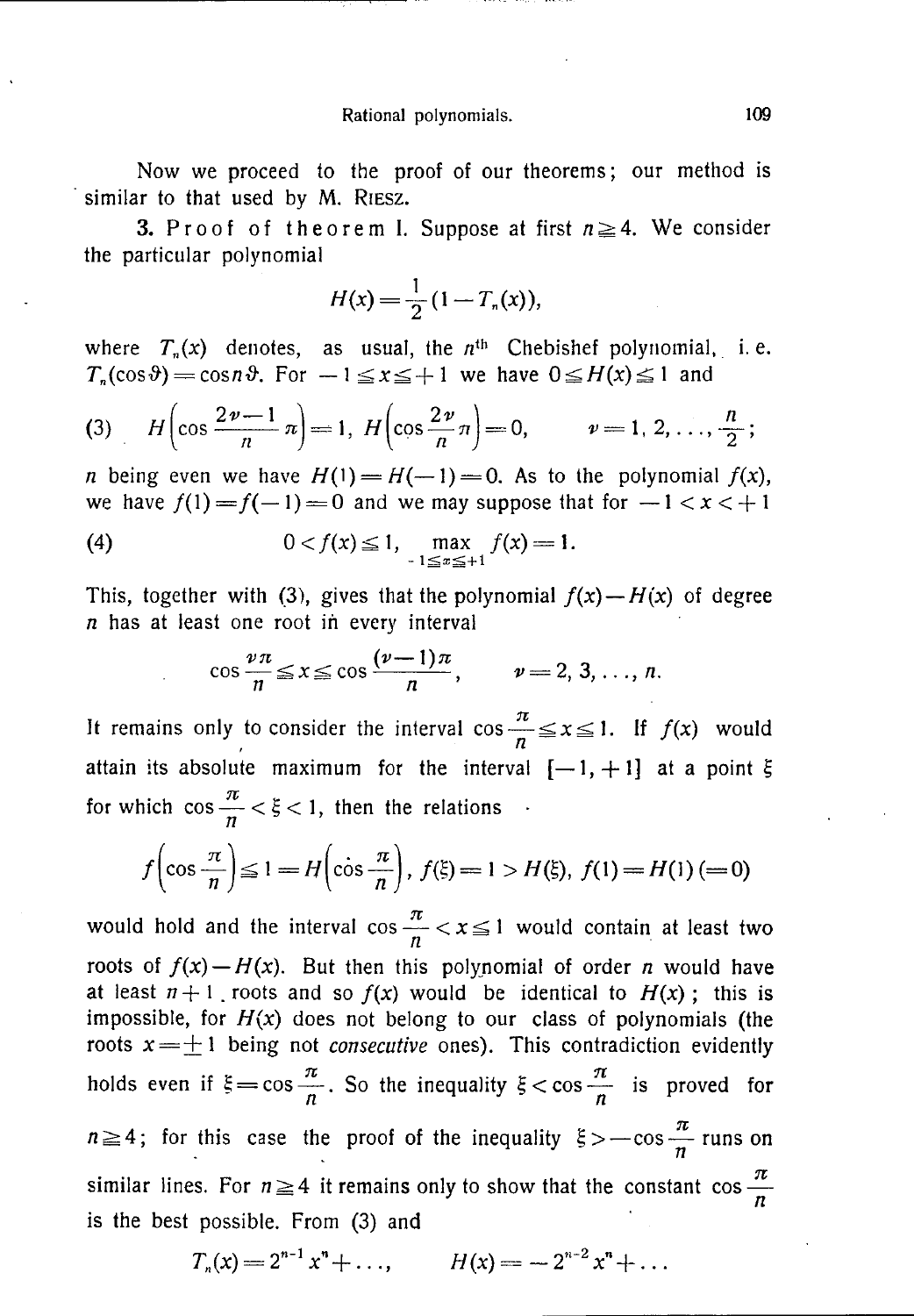**follows, that** 

$$
H(x) = 2^{n-2} (1-x^2) \prod_{\nu=1}^{\frac{n}{2}-1} \left(x - \cos \frac{2 \nu \pi}{n}\right)^2.
$$

**We consider at first the polynomial** 

$$
H_1(x, \varepsilon) = 2^{n-2} (1 - x^2) \left( x - \cos \frac{2\pi}{n} + i \varepsilon \right) \cdot
$$
  

$$
\cdot \left( x - \cos \frac{2\pi}{n} - i \varepsilon \right) \prod_{\nu=2}^{\frac{n}{2}-1} \left( x - \cos \frac{2\nu \pi}{n} \right)^2 =
$$
  

$$
= 2^{n-2} (1 - x^2) \left| x - \cos \frac{2\pi}{n} + i \varepsilon \right| \prod_{\nu=2}^{\frac{n}{2}-1} \left( x - \cos \frac{2\nu \pi}{n} \right)^2
$$

**(the last factor being 1 for**  $n = 4$ **). Since for**  $\varepsilon \rightarrow 0$  $H_1(x, \varepsilon)$  **converges** to  $H(x)$  uniformly in  $[-1, +1]$ , the places of *relative* maximum of  $H_1(x, \varepsilon)$  converge to those of  $H(x)$ , i. e. to the places  $x = \cos \frac{2v - 1}{2v} \pi$ . A simple geometrical consideration shows that, choosing  $\varepsilon$  sufficiently **small, the place of** *absolute* **maximum is in the neighbourhood of**   $\cos \frac{\pi}{n}$ . Let  $\varepsilon$  be fixed and consider the polynomial  $H_2(x, \varepsilon, \eta) = 2^{n-2} (1-x^2) \left(x - \cos \frac{2\pi}{n} + i\varepsilon\right)$  $\cdot(x-\cos\frac{2\pi}{2}-i\varepsilon)\prod_{i=1}^{\frac{n}{2}-1}(x-\cos\frac{2\nu\pi}{2}+i\eta)(x-\cos\frac{2\nu\pi}{2}-i\eta) =$ 

$$
\begin{aligned}\n\binom{n}{y} &= 2 \binom{n}{y} \binom{n}{x} \\
&= 2^{n-2} \left(1 - x^2\right) \left| \left(x - \cos \frac{2\pi}{n} + i\epsilon\right) \prod_{\nu=2}^{n} \left(x - \cos \frac{2\nu\pi}{n} + i\eta\right) \right|^2.\n\end{aligned}
$$

Choosing  $\eta$  sufficiently small,  $H_2(x, \varepsilon, \eta)$  takes its absolute maximum *TV*   $\sum_{n=1}^{\infty}$  **and does not vanish in**  $\sum_{n=1}^{\infty}$  **and**  $\sum_{n=1}^{\infty}$  **does not vanish in**  $\sum_{n=1}^{\infty}$ 

$$
H_{\scriptscriptstyle{3}}(x,\,\varepsilon,\,\eta)=\frac{H_{\scriptscriptstyle{2}}(x,\,\varepsilon,\,\eta)}{\max\limits_{\scriptscriptstyle{-1\leq x\leq +1}}|H_{\scriptscriptstyle{2}}(x,\,\varepsilon,\,\eta)|}
$$

belongs to our class and takes its absolute maximum in  $[-1, +1]$ **arbitrary** near to  $\cos \frac{\pi}{n}$ . Thus the case  $n \ge 4$  is settled; for  $n = 2$  our class reduces obviously to the polynomials  $c(1-x^2)$  (c real), which attain their absolute maximum at  $x=0$  = cos  $\frac{\pi}{0}$ , qu. e. d.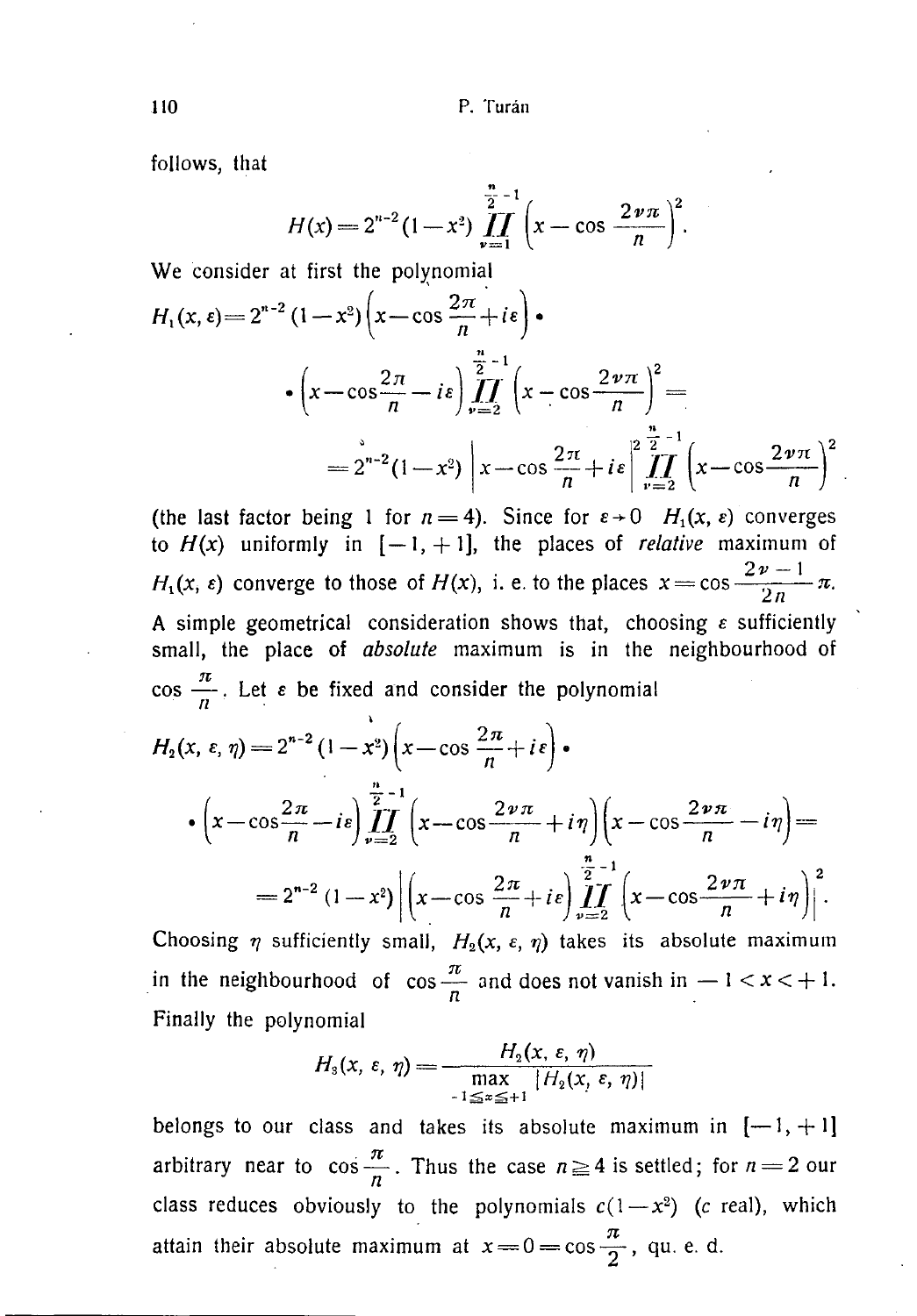**4.** Proof of theorem II. This runs on the same lines as that of theorem I, but we need another auxiliary polynomial instead of  $H(x)$ . Let be  $n \ge 5$ ,  $T_n(x)$  the same as before and

(5) 
$$
H_4(x) = \frac{1}{2} \left[ 1 - T_n \left( \frac{1 - \cos \frac{\pi}{n}}{2} + \frac{1 + \cos \frac{\pi}{n}}{2} x \right) \right].
$$

This polynomial has the following properties. For  $-1 \le x \le +1$ (6)  $0 \leq$ 

 $H<sub>4</sub>(x)$  vanishes if and only if

(7) 
$$
x = \frac{2 \cos \frac{2 \nu \pi}{n} - 1 + \cos \frac{\pi}{n}}{1 + \cos \frac{\pi}{n}} = \eta_{\nu}, \qquad \nu = 0, 1, ..., \frac{n-1}{2}.
$$

The equation  $H_4(x) = 1$  holds if

(8) 
$$
x = \frac{2 \cos \frac{(2\nu - 1)\pi}{n} - 1 + \cos \frac{\pi}{n}}{1 + \cos \frac{\pi}{n}} = \varrho_{\nu}, \qquad \nu = 1, 2, ..., \frac{n-1}{2}.
$$

**We have obviously** 

$$
1 = \eta_0 > \varrho_1 > \eta_1 > \ldots > \varrho_{\frac{n-1}{2}} > \eta_{\frac{n-1}{2}} = -1,
$$

**further** 

$$
H_4(1) = H_4(-1) = 0, \qquad H'_4(-1) = 0.
$$

As to the polynomial  $f(x)$  to be considered, we may suppose, as before, **relations** (4) and  $f(1) = f(-1) = 0$ . According to (6), (8) and (7), the **polynomial**  $f(x) - H<sub>4</sub>(x)$  of degree *n* has in each interval

$$
\eta_{\nu} \leq x \leq \varrho_{\nu}, \qquad \varrho_{\mu+1} \leq x \leq \eta_{\mu},
$$
  

$$
\nu = 1, 2, \ldots, \frac{n-3}{2}; \quad \mu = 1, 2, \ldots, \frac{n-3}{2}
$$

**at least one, and so together at least** *n —* **3 roots. Again, let us consider**  the interval  $-1 = \eta_{n-1} \le x \le e_{n-1}$ . The polynomial  $f(x) - H<sub>4</sub>(x)$  has  $\overline{2}$   $\overline{2}$ here at last two new roots, since  $H_4(\rho_{n-1}) = 1$ ,  $H_4(-1) = H_4'(-1) = 0$ . Let  $f(x)$  attain its absolute maximum, within the interval  $[-1, +1]$ , at 3 cos  $\frac{\pi}{1}$  in 1  $\frac{3}{n} - 1$  $x = 5$  and suppose, contrary to our statement, that  $5 > \frac{\pi}{1 + \pi^2} = 81$ **1 + cos** 

By the argument used in proving theorem I, the polynomial  $f(x) - H<sub>4</sub>(x)$ of degree *n* would have at least two roots in  $[q_1, 1]$  and so this poly**nomial would admit**  $(n+1)$  **roots at least, whence**  $f(x) = H<sub>4</sub>(x)$ **; this**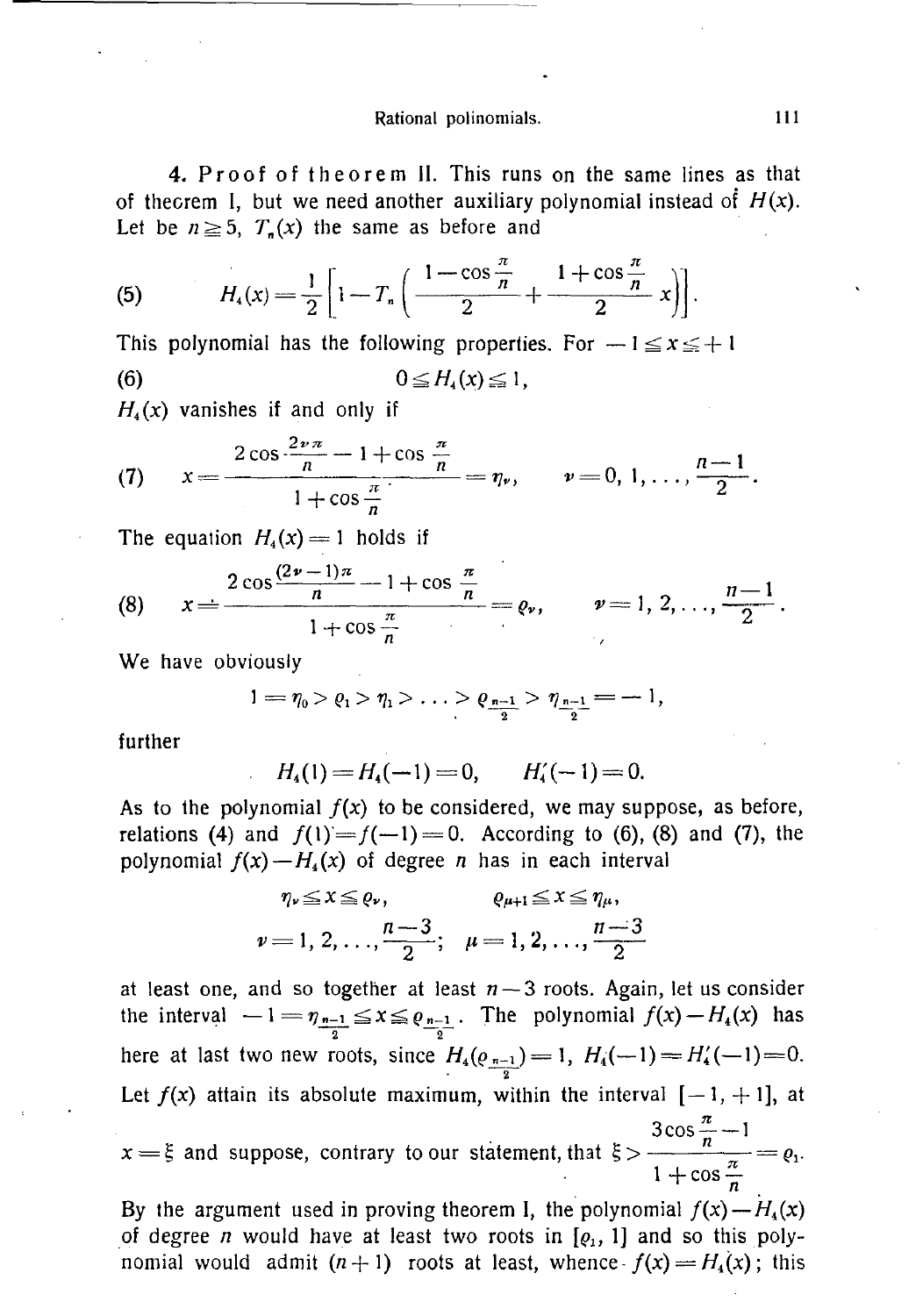is impossible, for  $H_4(x)$  does not belong to our class. So we have got

$$
\xi < \varrho_1 = \frac{3\cos\frac{\pi}{n} - 1}{1 + \cos\frac{\pi}{n}}.
$$

By the same argument  $\xi$  >  $3 \cos \frac{\pi}{2} - 1$ 1 + cos for  $n \geq 5$ , and we can see

**that the interval**   $3 \cos \frac{n}{n} - 1$  $1 + \cos \frac{\pi}{4}$ **3 cos:**   $\frac{1}{n}$ <br>  $\frac{1}{n}$   $\frac{1}{n}$   $\frac{3 \cos \frac{1}{n}}{1 + 0}$  $+\cos\frac{\pi}{n}$  is the narrowest one. For

the case  $n = 3$  the proof is quite obvious.

5. Proof of theorem III. Let us consider the expression  $|G(z)|^2$  with  $z = e^{i\vartheta}$ ; this is a non-negative trigonometric polynomial **of order** *n,* **which, according to our hypothesis, attains its absolute**  maximum at  $\vartheta = 0$ , i.e.  $z = 1$ . Without loss of generality, we may suppose  $|G(1)| = 1$  and  $n \ge 2$ . We consider the auxiliary polynomial  $\frac{1+z^n}{2}$ . Again

(9) 
$$
|K(z)|_{z=s^{i}}^{2} = \frac{1}{4} |1+z^{n}|^{2} = \cos^{2} \frac{n \vartheta}{2} = \frac{1+\cos n \vartheta}{2} \equiv H_{5}(\vartheta),
$$

**and** 

$$
H_6\left(\frac{2\nu\pi}{n}\right) = 1, \quad H_6\left(\frac{2\nu-1}{n}\pi\right) = 0 \quad (\nu = 0, 1, \ldots, n-1).
$$

Since the curve  $y = |G(e^{i\vartheta})|^2$  runs in the strip  $0 \le y \le 1$ , the trigono**metric polynomial**  $|G(e^{i\vartheta})|^2 - H_5(\vartheta)$  **of order** *n* **has at least one root** in every interval  $\frac{\ln n}{n} \le \theta \le \frac{(l+1)\pi}{n}$   $(l=1, 2, \ldots, 2n-2)$ . Since  $|G(e^{i\vartheta})|^2$  and  $H_5(\vartheta)$  attain their absolute maxima at  $\vartheta = 0$ , this point  $|\mathbf{U}(\mathbf{e}^{H})|$  and  $H_5(\mathbf{v})$  attain their absolute maxima at  $\mathbf{v} = 0$ , this point  $\mathbf{v} = 0$ , this point **is at least a double foot of**  $|G(e^{i\theta})|$  $\to H_b(v)$ **, if we suppose**  $G(e^{i\theta}) = 0$ with  $0 < \vartheta_0 < \frac{\pi}{\sqrt{2}}$ , than according to the inequalities

$$
|G(e^{i\vartheta_0})|^2 - H_6(\vartheta_0) \leq 0, \ \left| G\left(e^{i\frac{\pi}{n}}\right)\right|^2 - H_5\left(e^{i\frac{\pi}{n}}\right) > 0,
$$

 $|G(e^{i\vartheta})|^2 - H_6(\vartheta)$  would have one more root between  $\vartheta_0$  and  $\frac{\pi}{a}$ . **Collecting these results we obtain**  $|G(e^{i\vartheta})|^2 \equiv H_5(\vartheta)$ **. It is well known<sup>9</sup>), that given a non-negative trigonometric polynomial**  $H_0(\vartheta)$ **, there exists at** 

<sup>&</sup>lt;sup>9</sup>) Theorem of FEJER-RIESZ; see L. FEJER, Über trigonometrische Polynome, *Journal für die reine und angewandte Math.,* 146 (1915), pp. 53—82.